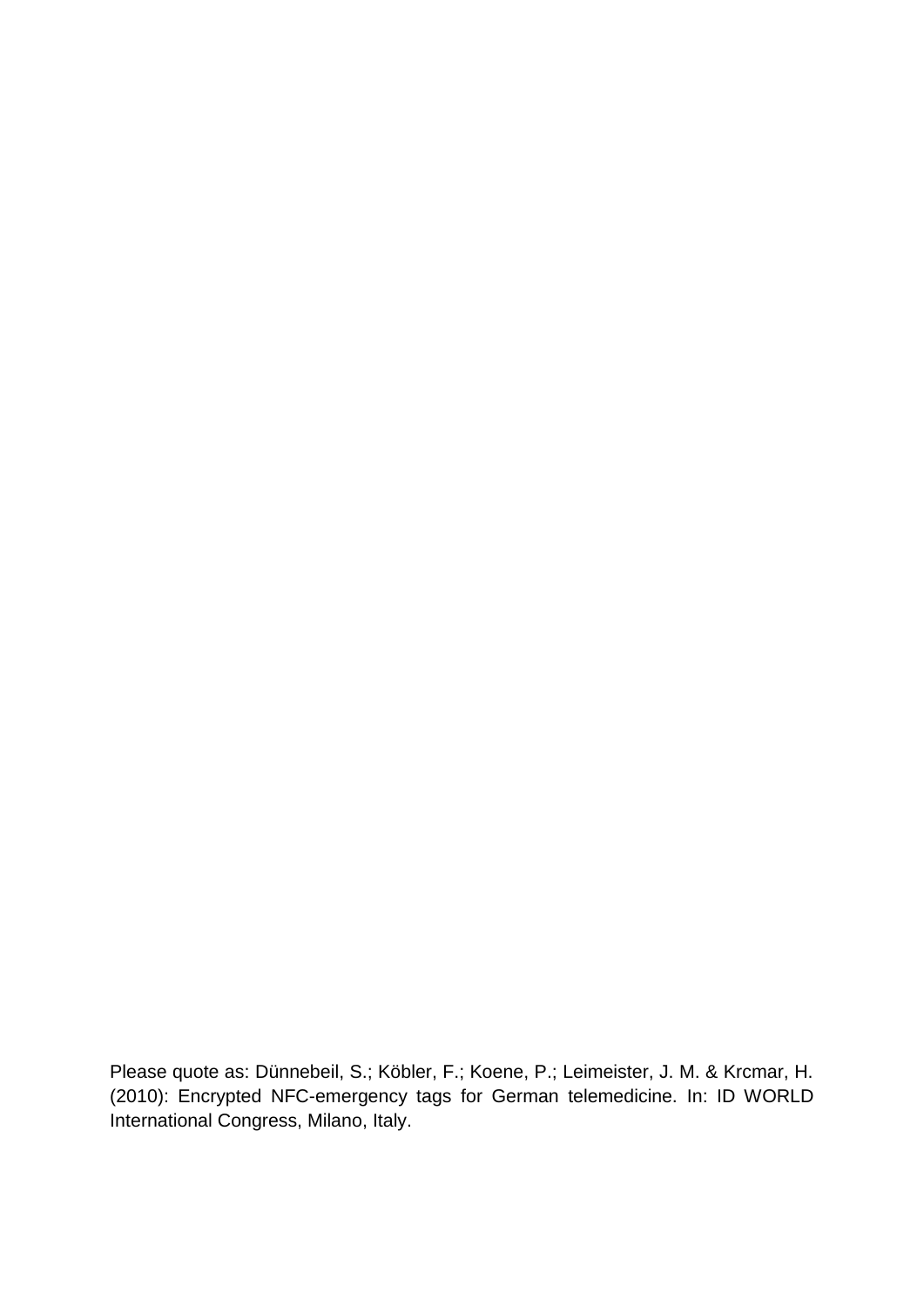# **Encrypted NFC-Emergency Tags for German Telemedicine**

#### *Author*

|               | Sebastian Dünnebeil – Research Assistant at the Technische Universität München |
|---------------|--------------------------------------------------------------------------------|
|               | <b>Chair for Information Systems</b>                                           |
|               | Boltzmannstrasse 3                                                             |
|               | 85748 Garching                                                                 |
|               | Germany                                                                        |
|               | Email: sebastian.duennebeil@in.tum.de                                          |
| $Ca$ -Authors |                                                                                |

## *Co-Authors*

| Felix Köbler                                                      | - Research Assistant at Technische Universität München |
|-------------------------------------------------------------------|--------------------------------------------------------|
| Philip Koene                                                      | - Research Assistant at Technische Universität München |
| Jan-Marco Leimeister - Full Professor at the University of Kassel |                                                        |
| Helmut Krcmar                                                     | - Full Professor at Technische Universität München     |

## **Abstract**

Patient data, particularly emergency data, must be available to doctors within a short time frame and independent of potential interruption of network connections. At the same time medical data is confidential information must not openly be available to anyone with physical access to the storage media. The German Electronic Health Card (EHC), planned to be introduced as a smart card, is supposed to hold emergency data. However, the smartcard is not always available to caregivers in case of patient with, e.g. loss of consciousness. The card can further not be duplicated, customized and rapidly read without physical contact, which is often necessary within a clinical pathway or during an emergency.

The proposed work utilizes Near Field Communication (NFC) technology and shows how smart cards can interact with NFC tags to hold encrypted medical information. Caregivers have the opportunity to store encrypted information on a tag for a particular group of addressees for emergency cases or patient logistics in a hospital. The tags can be placed on highly visible sights in hospital spatiality, e.g. hospital beds. The process of reading the tag is integrated in a particular treatment process. The necessity for ubiquitous network access and exact positioning can be avoided, which shows beneficial for care facilities without modern communication infrastructures. Hence HFC tags can be regarded as an information and identification tool, employed as an alternative to distributed information systems for collaboration of caregivers.

A technical presentation of the research work shows the storage and encryption process of emergency data on a NFC tag. Later the addressee reads the decrypted data from the tag with a mobile tablet device. The presentation is embedded into a care process to illustrate the benefits of the NFC application within medical treatment.